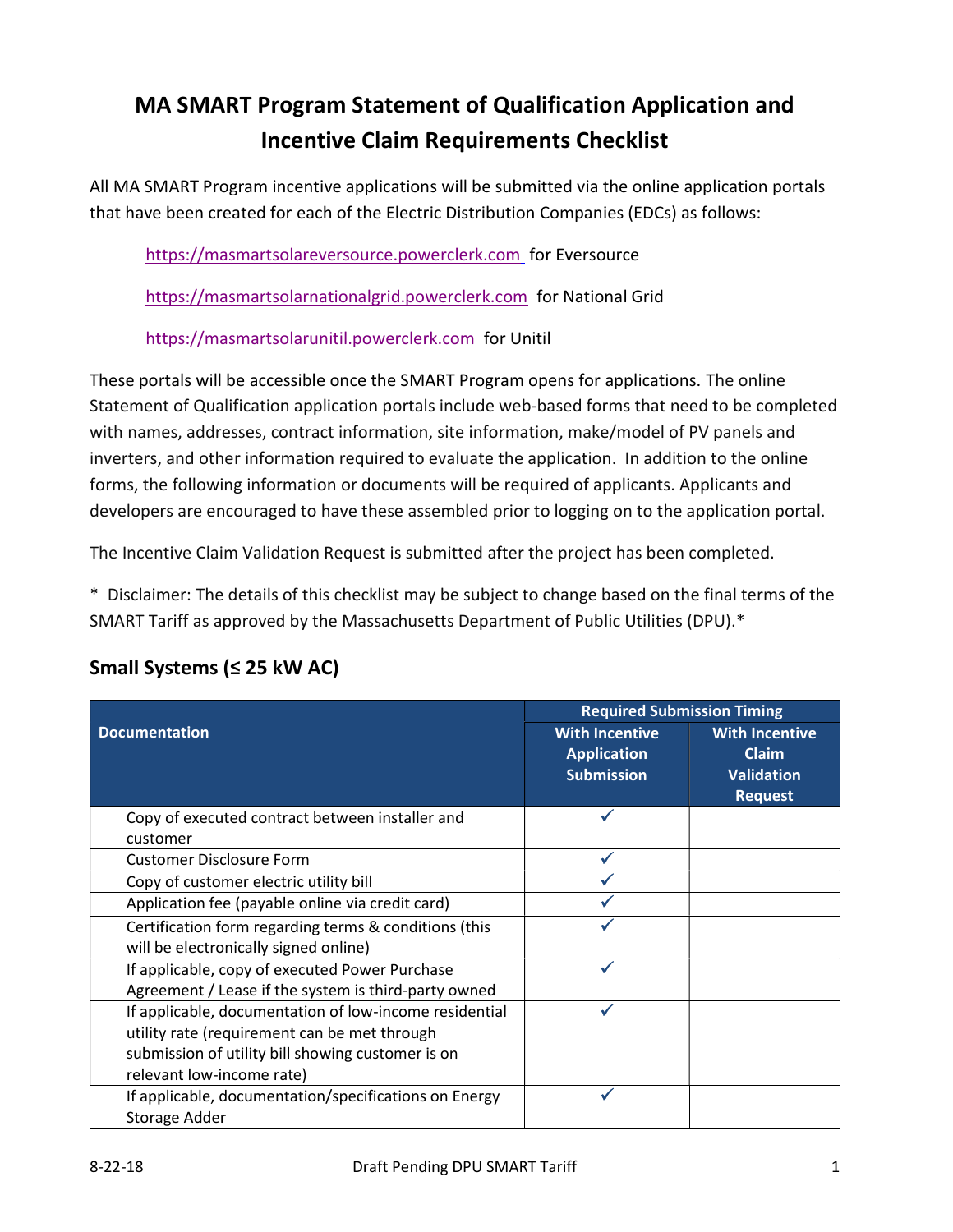## Small Systems (≤ 25 kW AC) continued

|                                                       | <b>Required Submission Timing</b> |                           |
|-------------------------------------------------------|-----------------------------------|---------------------------|
| <b>Documentation</b>                                  | <b>With Incentive</b>             | <b>With Incentive</b>     |
|                                                       | <b>Application</b>                | <b>Claim</b>              |
|                                                       | <b>Submission</b>                 | <b>Validation Request</b> |
| If applicable, Schedule Z (Net Metering Service Form) |                                   |                           |
| Payment Credit Form, including, if applicable,        |                                   |                           |
| Payment Credit Transfer Form list of desired          |                                   |                           |
| allocatees                                            |                                   |                           |
| Renewable Energy Certificate Assignment and           |                                   |                           |
| <b>Aggregation Form</b>                               |                                   |                           |
| If applicable and available from the EDC, ACH         |                                   |                           |
| electronic payment authorization form                 |                                   |                           |
| Signed W-9                                            |                                   |                           |
| Evidence of utility authorization to interconnect and |                                   |                           |
| permission to operate                                 |                                   |                           |
| If applicable (i.e. for BTM systems), Evidence system |                                   |                           |
| is ready for Production Meter (Eversource Only)       |                                   |                           |
| If applicable (i.e. for BTM systems), Evidence of     |                                   |                           |
| Production Meter having been installed                |                                   |                           |

## Large Systems ( $> 25$  kW AC but  $\leq 5,000$  kW AC)

|                                                     | <b>Required Submission Timing</b> |                           |
|-----------------------------------------------------|-----------------------------------|---------------------------|
| <b>Documentation</b>                                | <b>With Incentive</b>             | <b>With Incentive</b>     |
|                                                     | <b>Application</b>                | <b>Claim</b>              |
|                                                     | <b>Submission</b>                 | <b>Validation Request</b> |
| Application fee (payable online via credit card)    |                                   |                           |
| Copy of valid, executed, in-force Interconnection   |                                   |                           |
| Services Agreement                                  |                                   |                           |
| Evidence of site control                            |                                   |                           |
| All non-ministerial permits that may be applicable. |                                   |                           |
| These may include but are not limited to the        |                                   |                           |
| following:                                          |                                   |                           |
| ZBA rulings, Conservation Commission votes, etc.    |                                   |                           |
| Landfill or Brownfield permits or certifications    |                                   |                           |
| MA Dept. of Environmental Protection, MA Fish &     |                                   |                           |
| Game, MA Dept. of Agricultural Resources, etc.      |                                   |                           |
| Any Solar Tariff Generation Unit (STGU) seeking an  |                                   |                           |
| Adder will be required to provide supporting        |                                   |                           |
| documentation                                       |                                   |                           |
| Plans and/or specifications documenting Canal,      |                                   |                           |
| Canopy, Building Mount, etc.                        |                                   |                           |
| Energy Storage plans & specifications               |                                   |                           |
| Solar Tracker plans & specifications                |                                   |                           |
| Off-taker based adder documentation                 |                                   |                           |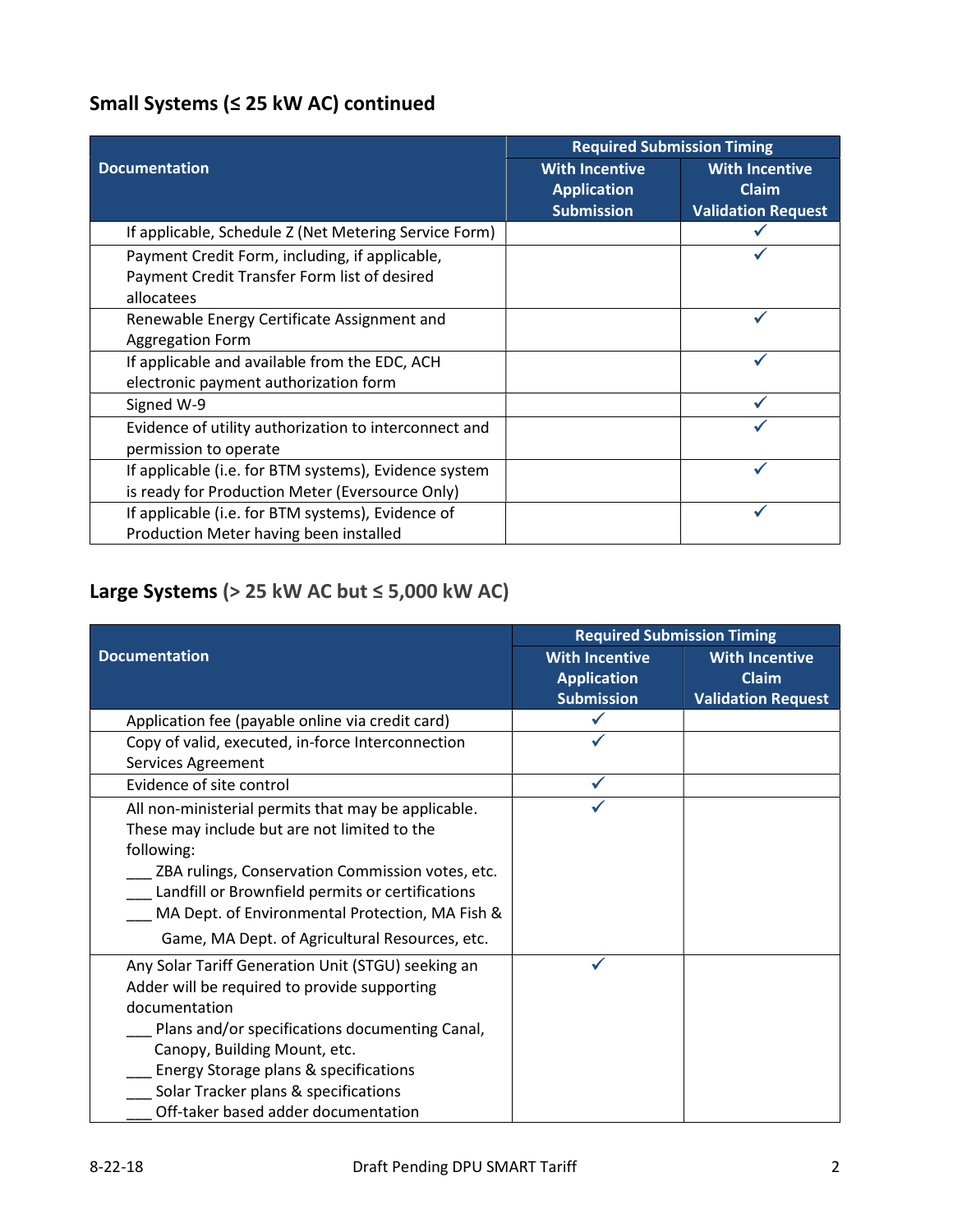#### Large Systems (> 25 kW AC but ≤ 5,000 kW AC) continued

|                                                                                                                                           | <b>Required Submission Timing</b>                                |                                                                    |
|-------------------------------------------------------------------------------------------------------------------------------------------|------------------------------------------------------------------|--------------------------------------------------------------------|
| <b>Documentation</b>                                                                                                                      | <b>With Incentive</b><br><b>Application</b><br><b>Submission</b> | <b>With Incentive</b><br><b>Claim</b><br><b>Validation Request</b> |
| If applicable (for 1 MW and larger), PURPA                                                                                                |                                                                  |                                                                    |
| Requirements indicating FERC QF filing                                                                                                    |                                                                  |                                                                    |
| Land use documentation for ground mounted                                                                                                 |                                                                  |                                                                    |
| projects > 500 kW                                                                                                                         |                                                                  |                                                                    |
| If required, Evidence of local zoning regulation for                                                                                      |                                                                  |                                                                    |
| large ground mounted systems                                                                                                              |                                                                  |                                                                    |
| Evidence If required, evidence supporting prior<br>development claims, if applicable                                                      |                                                                  |                                                                    |
| Certification form regarding terms & conditions (this<br>will be electronically signed online)                                            |                                                                  |                                                                    |
| Professional Engineer stamped One-Line Diagram                                                                                            |                                                                  |                                                                    |
| Ground Mounted >500KW - Professional Engineer<br>letter certifying the system was built to land use<br>performance standards requirements |                                                                  |                                                                    |
| Either Renewable Energy Certificate Assignment and                                                                                        |                                                                  |                                                                    |
| Aggregation Form (if applicable) or evidence of LMP<br>authorization or Forward Certificate transfer to<br>appropriate EDC                |                                                                  |                                                                    |
| If applicable, Schedule Z (Net Metering Service Form)                                                                                     |                                                                  |                                                                    |
| Payment Credit Form, including, if applicable,<br>Payment Credit Transfer Form list of desired<br>allocatees                              |                                                                  |                                                                    |
| If applicable, ACH electronic payment authorization<br>form                                                                               |                                                                  |                                                                    |
| Signed W-9                                                                                                                                |                                                                  |                                                                    |
| Evidence of utility permission to operate                                                                                                 |                                                                  |                                                                    |
| Customer disclosure forms signed by all enrolled off-<br>takers for CSS or LICSS systems                                                  |                                                                  |                                                                    |
| Evidence system is ready for Production Meter<br>(Eversource Projects Only)                                                               |                                                                  |                                                                    |
| Evidence of Production Meter installed (if applicable -<br>- BTM systems)                                                                 |                                                                  |                                                                    |

#### The following pages provide additional details regarding the items on this checklist.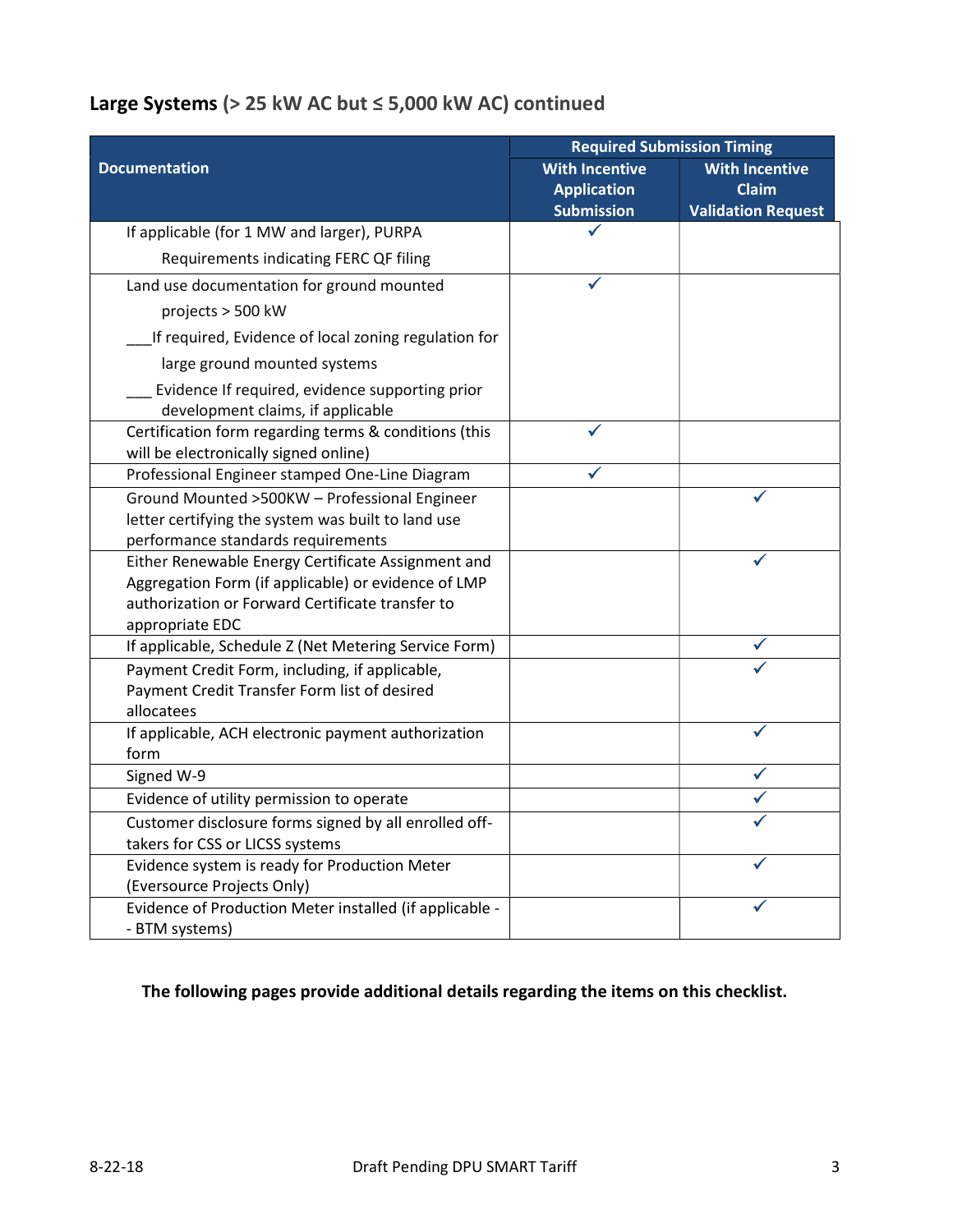| The following Statement of Qualification Application and Claim requirements are for Small STGU   |
|--------------------------------------------------------------------------------------------------|
| projects that are $\leq$ 25 kW (AC) based on inverter ratings on the CEC approved products list. |

| Item                                                      | <b>Description</b>                                                                                                                                                                                                                                                                                                                                                                                                                                                                                                                                                                                                                                                                                                                                                                                     |
|-----------------------------------------------------------|--------------------------------------------------------------------------------------------------------------------------------------------------------------------------------------------------------------------------------------------------------------------------------------------------------------------------------------------------------------------------------------------------------------------------------------------------------------------------------------------------------------------------------------------------------------------------------------------------------------------------------------------------------------------------------------------------------------------------------------------------------------------------------------------------------|
| <b>Application Format</b>                                 | All information will be entered online via the portals noted above including the<br>uploading of any required documents. Note that uploaded documents cannot be<br>larger the 5MB file size per document.                                                                                                                                                                                                                                                                                                                                                                                                                                                                                                                                                                                              |
|                                                           | Each project developer/organization only needs to create one account in the<br>PowerClerk system, even if the developer has multiple projects. If you use<br>PowerClerk in other states/jurisdictions, you should be able to use your existing<br>account and log-in.                                                                                                                                                                                                                                                                                                                                                                                                                                                                                                                                  |
| <b>Executed Contract</b>                                  | The Owner of the proposed STGU or their Authorized Agent must submit a copy<br>of an executed contract between the Primary Installer and the Customer of<br>Record. (Customer of Record = the name on the electric utility account) For a<br>STGU for which the Owner is a Third-Party Owner and the Primary Installer is a<br>subcontractor to the Owner, an executed contract between the Owner and the<br>Primary Installer will satisfy this requirement.                                                                                                                                                                                                                                                                                                                                          |
|                                                           | The contract must identify a project manager, and must include a budget and a<br>timeline. The budget is to include details on all project costs including<br>permitting, compliance with regulatory requirements, engineering, site<br>preparation, equipment procurement, installation materials and labor,<br>operations and maintenance, training, warranty, responsibility for the SQ<br>Application, utility interconnection, and compliance with all applicable laws.                                                                                                                                                                                                                                                                                                                           |
| <b>Customer Disclosure</b><br>Form                        | Prospective STGUs with capacities less than or equal to 25 kW will be required to<br>submit a copy of a Customer Disclosure Form signed by the Owner as part of the<br>SQ Application. If the STGU Owner is a Third-Party Owner, the form must be<br>signed by the Customer of Record.                                                                                                                                                                                                                                                                                                                                                                                                                                                                                                                 |
|                                                           | NOTE: Community Solar projects will also need to provide Customer Disclosure<br>forms for all member off-takers, but these can be submitted at the time of<br>project completion when submitting the incentive claim.                                                                                                                                                                                                                                                                                                                                                                                                                                                                                                                                                                                  |
| <b>Electric Utility Bill and</b><br><b>Account Number</b> | Applicants must provide a copy of a current electric utility bill that includes the<br>account number and rate code. For most applicants, this will be required at the<br>time of application.<br>For new accounts such as for new construction, or for standalone<br>$\bullet$<br>systems that have not yet been assigned an account number by the<br>utility, acceptable documentation will be a copy of the New<br>Construction/Pending account application or approval documents and<br>tracking numbers.<br>In cases of an STGU being installed in a behind the meter situation in<br>$\bullet$<br>order to at least partially offset existing on-site load, a copy of the<br>electric utility bill and account number must be uploaded by the time of<br>project completion and incentive claim. |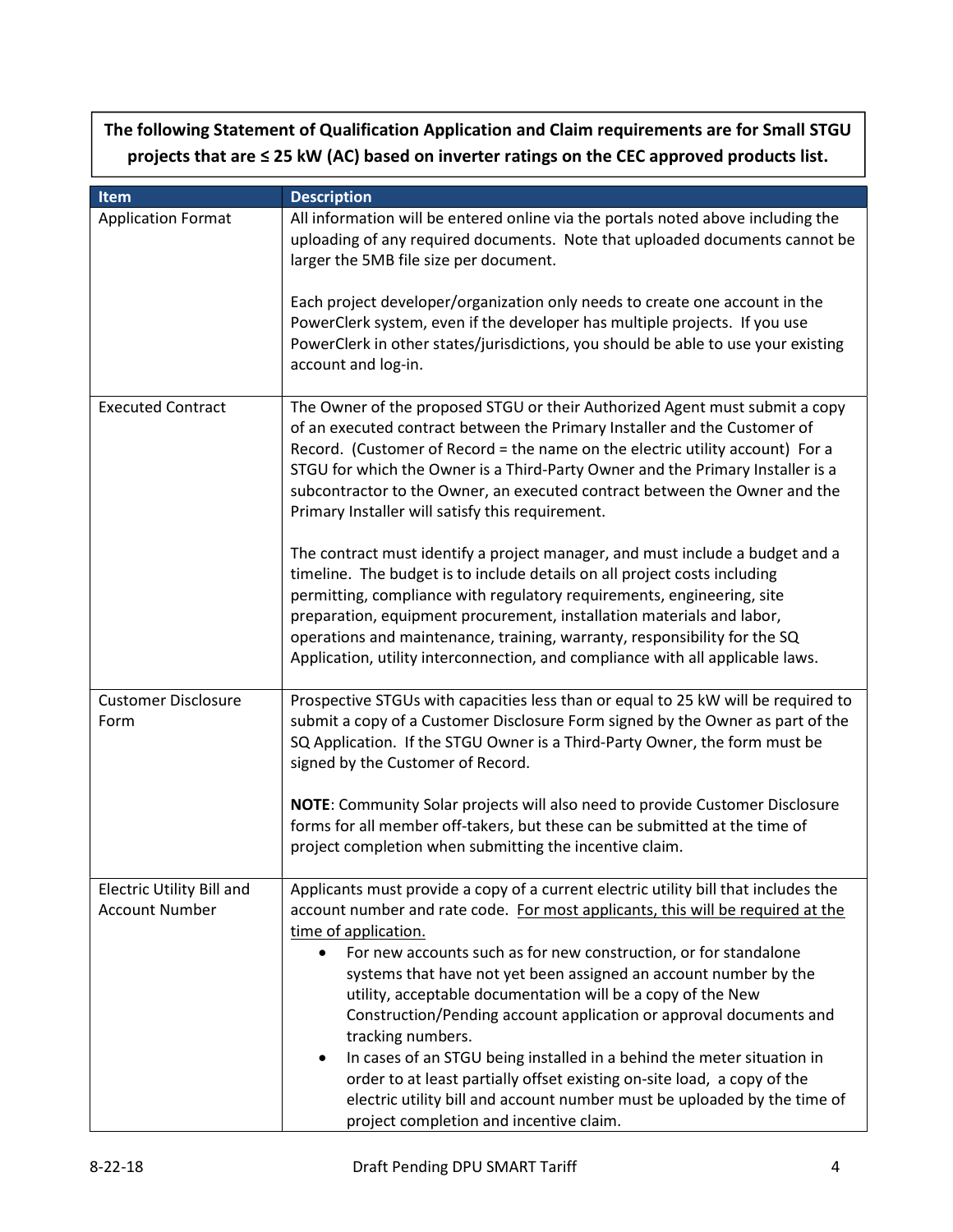| Item                                                               | <b>Description</b>                                                                                                                                                                                                                                                                                                                                                              |
|--------------------------------------------------------------------|---------------------------------------------------------------------------------------------------------------------------------------------------------------------------------------------------------------------------------------------------------------------------------------------------------------------------------------------------------------------------------|
| <b>Application Fee</b>                                             | The Application Fee must be paid online via credit card in order for the                                                                                                                                                                                                                                                                                                        |
|                                                                    | application to be completed and added to the applications in the queue for<br>evaluation.                                                                                                                                                                                                                                                                                       |
| <b>Certification Form</b>                                          | Applicants will be required to affirm and certify that all information provided is<br>true and accurate and that they agree to the Program Terms and Conditions. The<br>Certification Form will be signed electronically online.                                                                                                                                                |
| Third-Party Ownership<br>(if applicable)                           | If the Owner of a proposed STGU that is less than or equal to 25 kW is a Third-<br>Party Owner, the Owner or their Authorized Agent must also submit an executed<br>contract Power Purchase Agreement (PPA) or Lease with the Customer of<br>Record.                                                                                                                            |
| Low Income STGU<br>(if applicable)                                 | Prospective STGUs with capacities less than or equal to 25 kW seeking an SQ as a<br>Low Income Generation Unit must provide evidence that the Customer of Record<br>is classified as a Low Income Customer by the applicable EDC. This is generally<br>done by providing a copy of the utility bill showing the eligible rate code.                                             |
|                                                                    | In the case of multi-family properties, evidence must be provided that at least<br>50% of the residents of the property are classified as a Low Income Customer by<br>the applicable EDC.                                                                                                                                                                                       |
| <b>Energy Storage Adder</b><br>(if applicable)                     | Prospective STGUs that are applying for the Energy Storage Adder will need to<br>input equipment data into the online forms such as manufacturer make and<br>model, as well as key performance ratings. Applicants will also need to upload<br>copies of equipment specifications and related documents.                                                                        |
| Schedule Z (Net<br>Metering Service Form)                          | Applicants requesting net metering service and/or the allocation of net metering<br>credits to alternative EDC service accounts will be required to submit an EDC<br>approved Schedule Z form as part of the Incentive Claim Validation Request.                                                                                                                                |
| Payment Credit Transfer<br>Form                                    | All applicants must submit a completed Payment Credit Transfer Form as part of<br>their Incentive Claim Validation Request. Alternative On-Bill Credit transfers to<br>third-party accounts may also be required to submit to the EDC an approved<br>Payment Credit Transfer forms prior to the Incentive Claim Validation Request.                                             |
| Renewable Energy<br>Certificate Assignment<br>and Aggregation Form | The Incentive Claim Validation Request includes a Renewable Energy Certificate<br>Assignment and Aggregation Form. In exchange for SMART incentive payments,<br>owners of STGU's of less than or equal to 60 kW in nameplate capacity will be<br>required to provide this documentation assigning any Renewable Energy Credits<br>created by their systems to the relevant EDC. |
| ACH electronic payment<br>authorization form                       | If applicable and available from the EDC, applicants wishing to receive incentive<br>payments via EFT or ACH mechanisms will need to provide relevant banking                                                                                                                                                                                                                   |
| Signed W-9                                                         | information so that each EDC may send payments to the appropriate location.<br>As MA SMART incentive payments will be subject to US federal income taxes, all<br>applicants will be required to submit a completed and signed W-9 form prior to<br>approval of a Claim Request.                                                                                                 |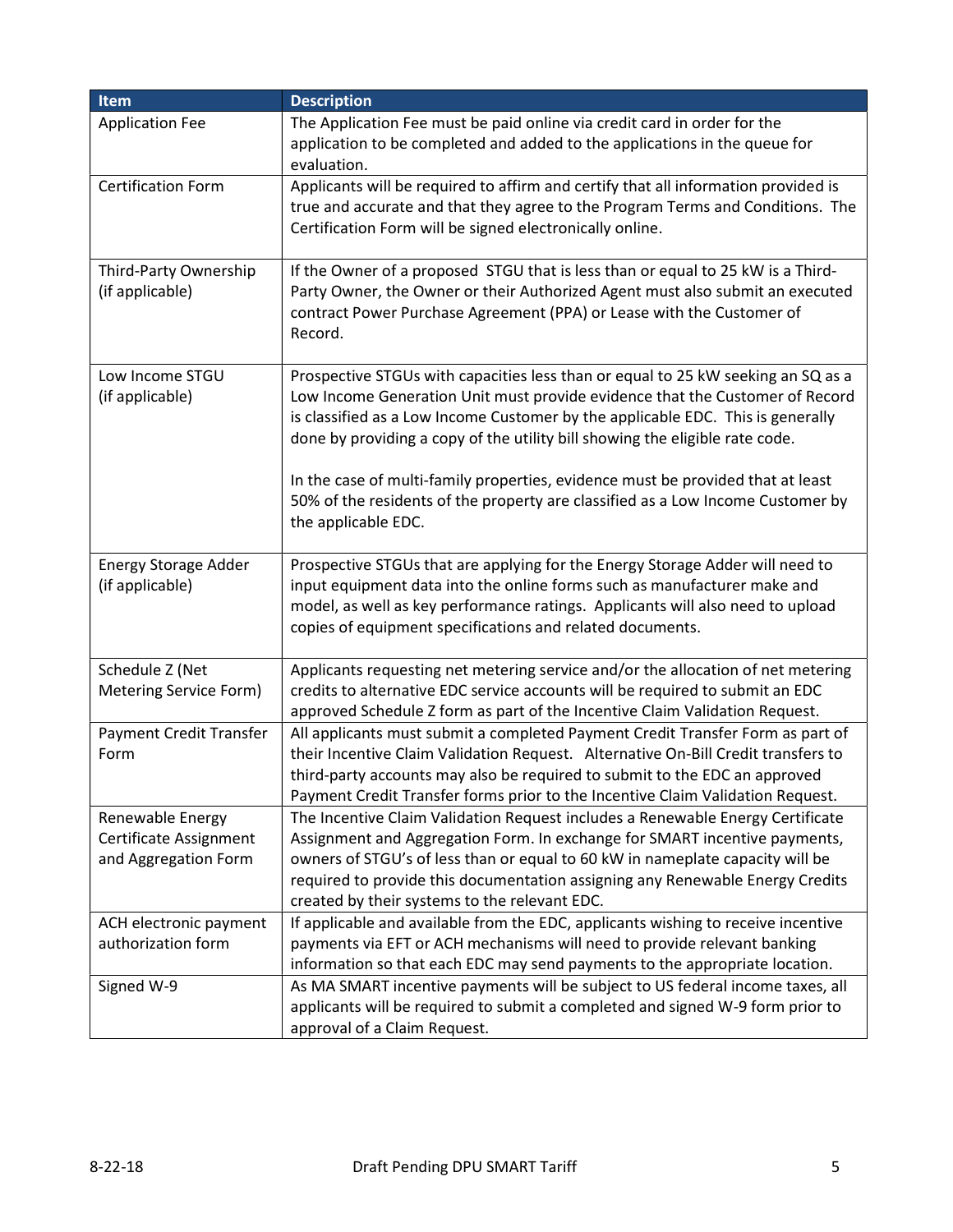| Item                                             | <b>Description</b>                                                                                                                                              |
|--------------------------------------------------|-----------------------------------------------------------------------------------------------------------------------------------------------------------------|
| Authorization to                                 | In order to receive final Statement of Qualification (SQ), all Small ( $\leq$ 25 kW AC)                                                                         |
| Interconnect                                     | STGUs must provide a copy of the authorization to interconnect and permission                                                                                   |
|                                                  | to operate issued by the applicable EDC during the Incentive Claim process.                                                                                     |
|                                                  |                                                                                                                                                                 |
|                                                  | For projects less than or equal to 25 kW (AC), the authorization to interconnect                                                                                |
|                                                  | and permission to operate must be provided by the time of project completion                                                                                    |
|                                                  | in order to claim the SMART Program incentive.                                                                                                                  |
|                                                  |                                                                                                                                                                 |
|                                                  | Each participating EDC has its own interconnection process. Please go to the<br>appropriate utility based on the location of your proposed project to submit an |
|                                                  | interconnection service agreement application:                                                                                                                  |
|                                                  |                                                                                                                                                                 |
|                                                  | <b>Eversource interconnection website</b>                                                                                                                       |
|                                                  | <b>National Grid interconnection website</b>                                                                                                                    |
|                                                  | Unitil interconnection website                                                                                                                                  |
|                                                  | Applicants for Eversource projects must upload a "wires form" or "inspector's                                                                                   |
| Evidence system is ready<br>for Production Meter | site certification" as part of the Incentive Claim Validation Request process.                                                                                  |
| <b>Evidence of Production</b>                    | Behind-the-Meter installations will require the utility installation of a second,                                                                               |
| Meter Installed                                  | revenue-grade meter for purposes of capturing STGU production data. The                                                                                         |
|                                                  | participating EDC will provide documentation demonstrating the date of the                                                                                      |
|                                                  | installation of this meter, which will be required for Incentive Claim Validations                                                                              |
|                                                  | for STGU's.                                                                                                                                                     |
|                                                  |                                                                                                                                                                 |
|                                                  | The following Statement of Qualification Application and Claim requirements are for Large STGU                                                                  |
|                                                  | projects greater than 25 kW (AC). These are required in addition to any of the applicable                                                                       |
|                                                  | materials noted in the Small projects sections above, or the following requirements for Large                                                                   |
|                                                  | replace the equivalent Small requirement.                                                                                                                       |
|                                                  |                                                                                                                                                                 |
| Authorization to                                 | To receive and retain a preliminary Statement of Qualification (SQ), all Large                                                                                  |
| Interconnect                                     | STGUs (> 25 kW AC but ≤ 5,000 kW AC) must provide a copy of the authorization                                                                                   |
|                                                  | to interconnect issued by the applicable EDC at the time of Application.                                                                                        |
|                                                  |                                                                                                                                                                 |
|                                                  | For projects with a capacity greater than 25 kW (AC), this authorization is called                                                                              |
|                                                  | an Interconnection Service Agreement (ISA). Applicants must provide a copy of                                                                                   |
|                                                  | the valid and fully executed ISA at the time of application for the SQ.                                                                                         |
|                                                  |                                                                                                                                                                 |
|                                                  | Each participating EDC has its own interconnection process. Please go to the<br>appropriate utility based on the location of your proposed project to submit an |
|                                                  | interconnection service agreement application:                                                                                                                  |
|                                                  |                                                                                                                                                                 |
|                                                  | <b>Eversource interconnection website</b>                                                                                                                       |
|                                                  | <b>National Grid interconnection website</b>                                                                                                                    |
|                                                  | Unitil interconnection website                                                                                                                                  |
|                                                  |                                                                                                                                                                 |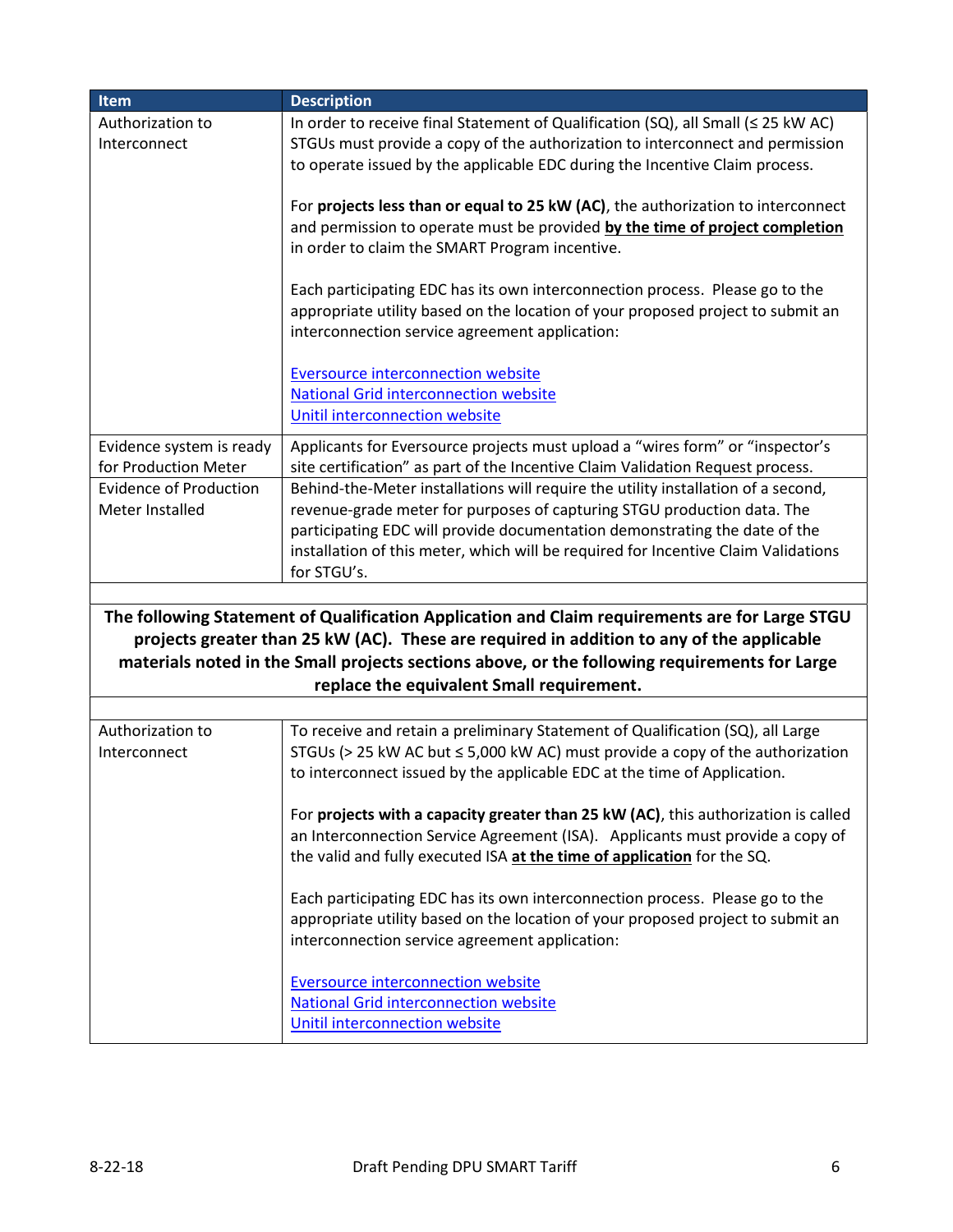| Item                                                                                                          | <b>Description</b>                                                                                                                                                                                                                                                                                                                                                                                                                                                                                                                                                                                                                                                                                                                                                                                                                                                                                                                                                                                                              |
|---------------------------------------------------------------------------------------------------------------|---------------------------------------------------------------------------------------------------------------------------------------------------------------------------------------------------------------------------------------------------------------------------------------------------------------------------------------------------------------------------------------------------------------------------------------------------------------------------------------------------------------------------------------------------------------------------------------------------------------------------------------------------------------------------------------------------------------------------------------------------------------------------------------------------------------------------------------------------------------------------------------------------------------------------------------------------------------------------------------------------------------------------------|
| <b>Demonstrate Sufficient</b><br>Real Estate Interest,<br>Evidence of Site Control,<br>or Permission to Build | All Applicants will be required to submit documentation demonstrating that they<br>have rights and/or authority to construct their proposed STGU at the location<br>specified in their ISA. Examples of acceptable documentation include, but are<br>not limited to, a deed, purchase and sales agreement, an exclusive lease option,<br>or the copy of the signed contract (requested previously) if the contract clearly<br>demonstrates this requirement.                                                                                                                                                                                                                                                                                                                                                                                                                                                                                                                                                                    |
| <b>Necessary Governmental</b><br><b>Permits and Approvals</b><br><b>Required to Construct</b>                 | All applicants will be required to submit documentation demonstrating that they<br>have received all necessary non-ministerial government permits to construct the<br>proposed STGU at the location specified in their ISA. Non-ministerial permits are<br>considered to be any required permit issued as part of a process such as:<br>Zoning Board of Appeal (ZBA) rulings<br>٠<br><b>Conservation Commission approvals</b><br>٠<br>Landfill or Brownfield permits or certifications<br>$\bullet$<br>MA Dept. of Environmental Protection permits or approvals<br>$\bullet$<br>MA Fish and Game permits or approvals<br>٠<br>MA Dept. of Agricultural permits or approvals<br>٠<br>Pre-determination letter(s) from the MA Dept. of Energy Resources<br>$\bullet$<br>Other permits or approvals as applicable for the site or condition<br>$\bullet$<br>Note the ministerial permits such as building permits, electrical permits, traffic<br>permits, etc. are not required at the time of submitting the SMART application. |
| <b>Adder Eligibility</b><br>Documentation                                                                     | At the time of application, any proposed STGU seeking an Adder will be required<br>to provide documentation or evidence that they are eligible for the Adder(s).<br>This may include:<br>Plans and/or specifications documenting eligibility for the Canopy,<br>Building Mount, or other Location Based Adders<br>Energy Storage equipment data, plans, and specifications<br>Solar Tracker equipment data, plans, and specifications<br>$\bullet$<br>Public Entity STGU: evidence that property is fully owned by a<br>municipality or the Commonwealth of Massachusetts and that all energy<br>produced will be used by an eligible public entity                                                                                                                                                                                                                                                                                                                                                                             |
| <b>PURPA Requirements</b>                                                                                     | Any proposed STGU that is subject to the Public Utilities Regulatory Policies Act<br>of 1978 (PURPA) must supply evidence of compliance. An STGU ≥ 1 MW must file<br>Form 556 with the Federal Energy Regulatory Commission (FERC) as a Qualifying<br>Facility (QF). Any STGU with this requirement may self-certify with FERC as a QF.                                                                                                                                                                                                                                                                                                                                                                                                                                                                                                                                                                                                                                                                                         |